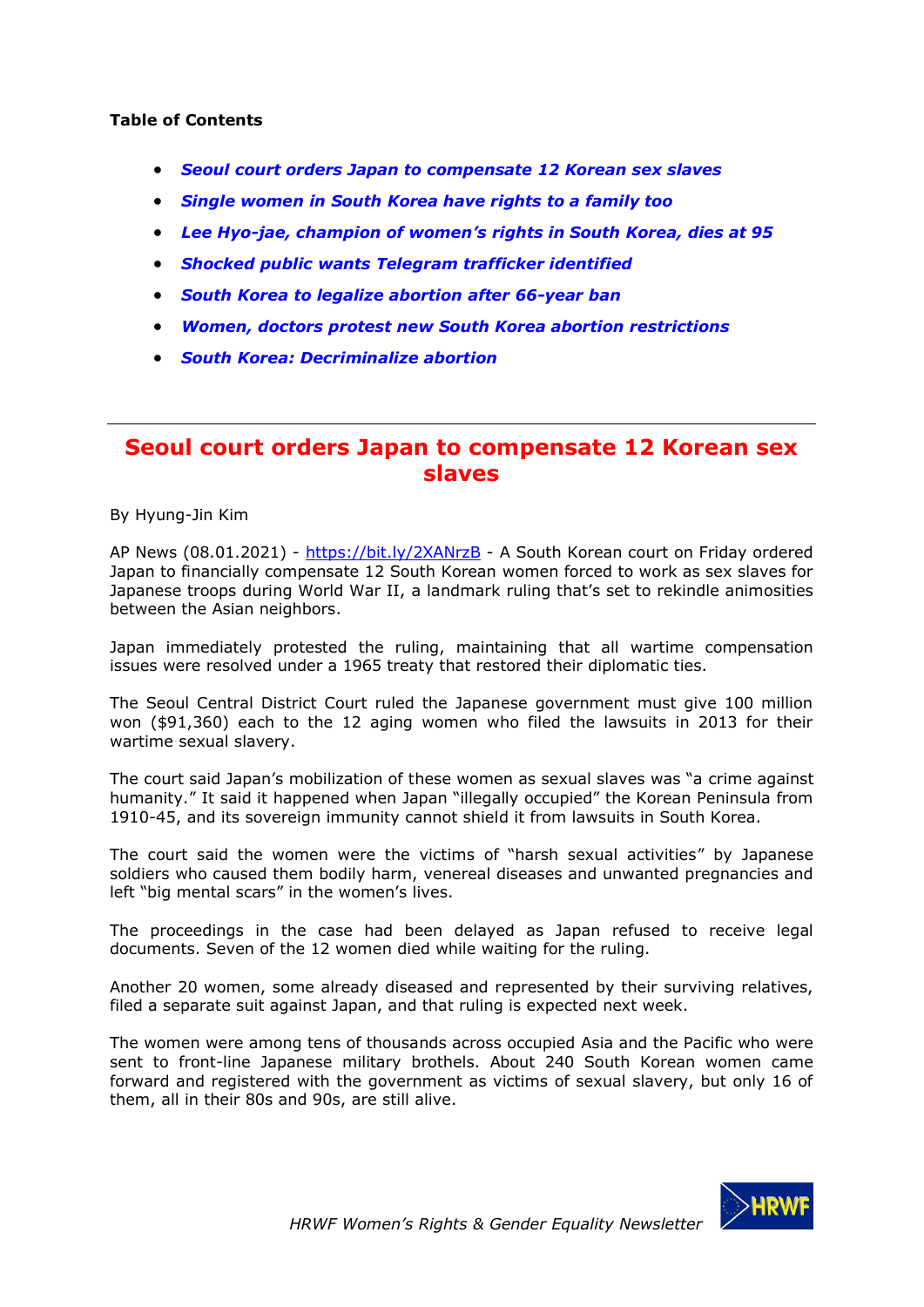Observers say it's unlikely for Japan to abide by the South Korean court ruling. A support group for women forced to work as sex slaves said it may take legal steps to seize Japanese government assets in South Korea if Japan refuses to compensate victims.

Japan's Foreign Ministry said in a statement that Vice Foreign Minister Takeo Akiba had summoned South Korean Ambassador Nam Gwan-pyo to register Tokyo's protest of the ruling.

Chief Cabinet Secretary Katsunobu Kato also called the ruling "extremely regrettable," saying "the Japanese government cannot accept this by any means."

South Korea's Foreign Ministry said later Friday it respects the ruling and will strive to restore the dignity of the women. It said it will examine the verdict's possible effects on ties with Japan and make efforts to maintain "future-oriented" cooperation with Tokyo.

Seoul and Tokyo, both key U.S. allies, are closely linked to each other economically and culturally. But their historical and territorial disputes stemming from Japan's colonial occupation have often complicated Washington's efforts to strengthen trilateral cooperation to deal with North Korea's nuclear threat and China's growing influence in the region.

Their relations plunged to one of their lowest levels in decades after South Korea's Supreme Court in 2018 ordered Japanese companies to offer reparations to some elderly South Korean plaintiffs for their wartime forced labor. The spat escalated into a trade war that saw both countries downgrade the other's trade status, and then spilled over to military matters when Seoul threatened to end a trilateral 2016 military intelligencesharing agreement involving the U.S.

In 2015, South Korea's previous government reached a deal with Japan to resolve the sexual slavery dispute.

Under the deal, Japan offered a fresh apology and agreed to fund a foundation to support victims in return for South Korea stopping to criticize Japan over the issue on the world stage. But South Korea's current government, led by President Moon Jae-in, took steps to dissolve the foundation, saying the 2015 deal lacked legitimacy because officials failed to properly communicate with victims before reaching it.

## <span id="page-1-0"></span>**Single women in South Korea have rights to a family too**

### *TV star's parenthood choice highlights barriers to reproductive rights.*

### By Susanné Bergsten

HRW (23.11.2020) - <https://bit.ly/2HArjAW> - Recent news of a celebrity in South Korea giving birth after in vitro fertilization (IVF) treatment in Japan sparked debate in a country where single parents, especially unwed mothers, are often ostracized. Sayuri Fujita, a Japanese-born television star, seemed aware of this as she posted a joyful photo of herself and her newborn on social media, writing, "Becoming a single mother was not an easy decision, but it is also not a shameful decision. I want to thank my son for making me a proud mother."

Giving birth outside of marriage is often stigmatized due to the country's Confucian culture and patriarchal family structures in which women are seen as less valued.

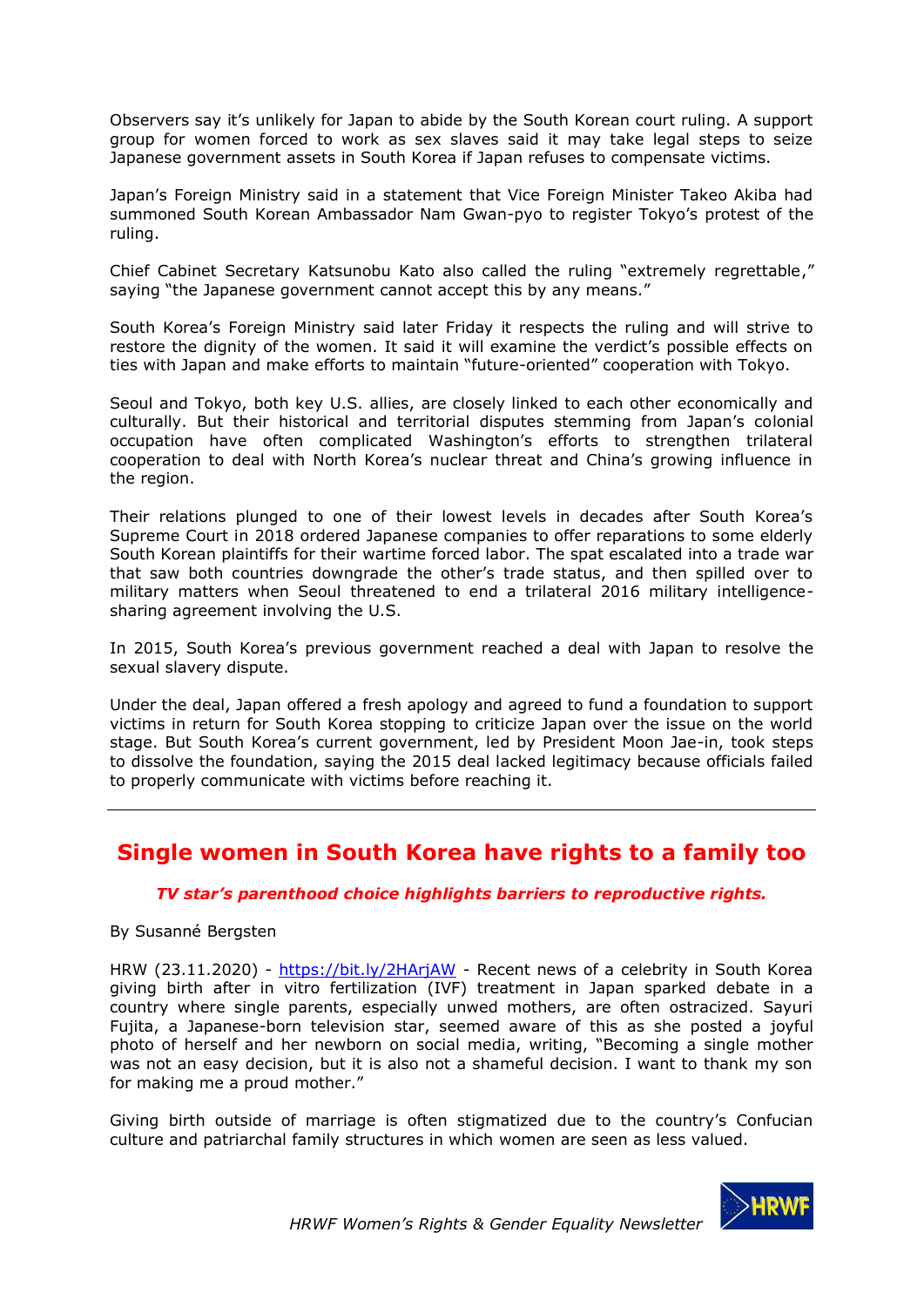An estimated 20,761 single-parent households are headed by unmarried mothers in South Korea. The actual number may be significantly higher, as stigma leads some to conceal their unmarried status. Lack of social acceptance for unwed mothers and their children means they are more likely to be living in poverty and be socially isolated.

Although South Korea's birth rate is among the lowest in the world, and the government is concerned about the country's aging population, artificial insemination and IVF treatments are not an option for unmarried women. Sperm banks set their own criteria for accepting patients and will not provide services to unmarried women.

But public attitudes towards single parenthood are changing; a recent survey found 31 percent of South Koreans accept having children without getting married.

South Korean women and girls have long faced violations of their reproductive rights as the government pursued policies seeking at different times to reduce and then increase the birth rate. Stigma against unmarried mothers—and severe restrictions on abortion- helped drive high rates of international adoption from South Korea. Women have long fought for access to abortion, and the country's Constitutional Court recently ordered the government to reverse its abortion ban.

It is high time for South Korea to fully respect reproductive rights. The government should eliminate barriers to accessing abortion and make assisted reproductive services available for everyone, no matter their marital status, sexual orientation, or family configuration. It should also act to eradicate all forms of discrimination and stigma against single parents, particularly unwed mothers. Everyone has a right to decide for themselves if they want a family or not.

## <span id="page-2-0"></span>**Lee Hyo-jae, champion of women's rights in South Korea, dies at 95**

### *Ms. Lee was a prominent activist and a founder of women's studies programs. She also stood up to the country's dictators.*

By Michael Astor

The New York Times (14.11.2020) - <https://nyti.ms/3f86edt> - When Lee Hyo-jae learned of a university colleague's research into the Korean "comfort women" taken by the Japanese military for use as sex slaves during World War II, she came to view the government-sanctioned enslavement as one of history's most brutal war crimes.

She spent the next two decades fighting to bring attention to the issue and to secure redress from Japan. But that was only one of many causes taken up by Ms. Lee, one of South Korea's foremost activists on behalf of women's rights and democracy.

She helped abolish South Korea's patriarchal naming system, allowing people to use two surnames to reflect their heritage from both parents. She helped establish a quota requiring that half of a party's candidates running for the National Assembly be women. She pushed for equal pay for equal work.

Ms. Lee died on Oct. 4, 2020, at a hospital in Changwon, in the country's southeast. She was 95. The cause was sepsis, her nephew Lynn Rowe said.

"In the dark times when the stars were brighter, she was one of the most brilliant," President Moon Jae-in said in a statement after her death. He posthumously awarded her

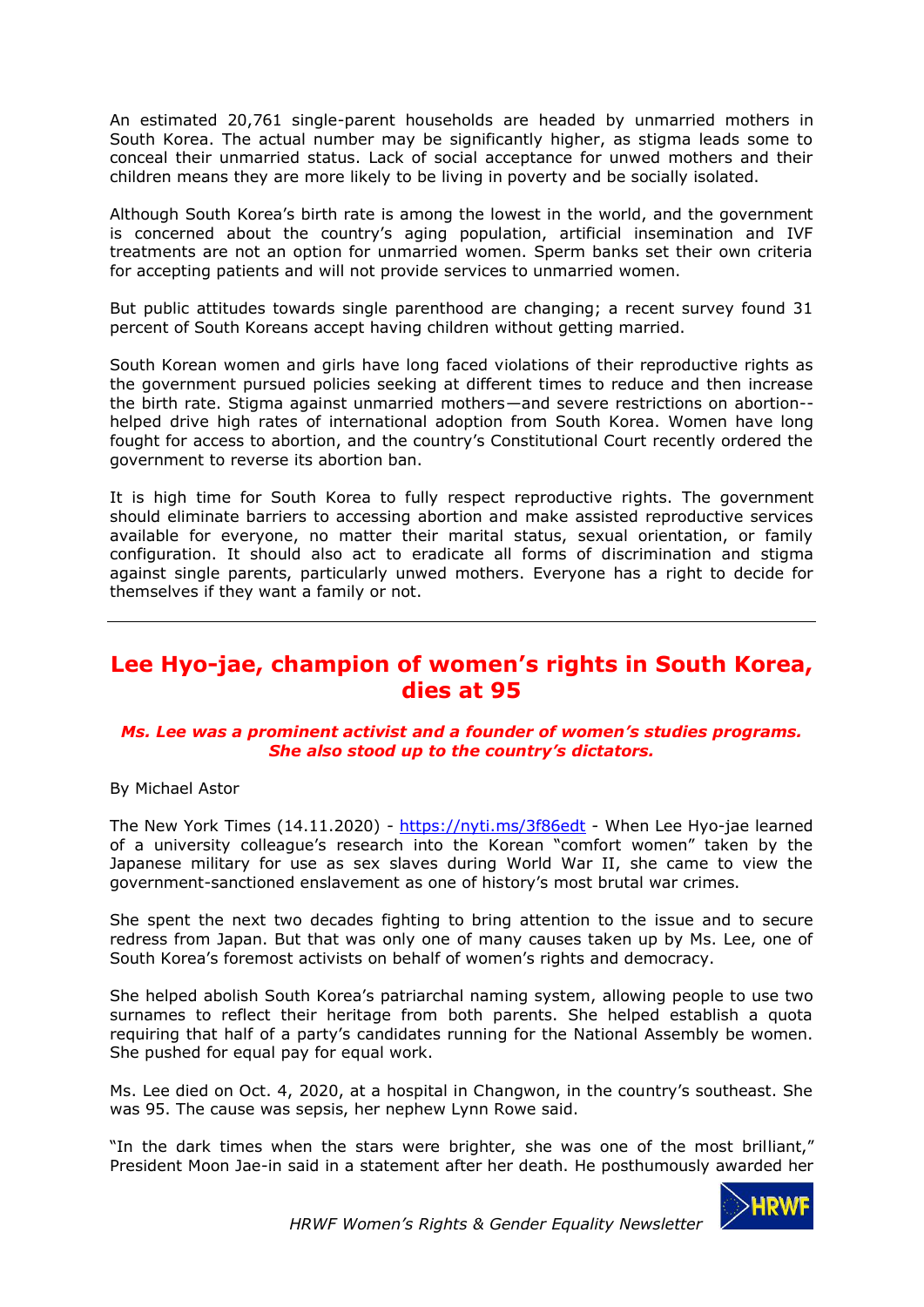a national medal, an honor she declined in 1996 because the same medal was being given to someone she believed to be a government agent planted within the women's movement.

Along with her work on behalf of women, Ms. Lee was also active in the struggle for democracy when South Korea was under dictatorial rule, and was a forceful advocate for the reunification of the two Koreas.

She was among a group of 30 female activists, including Gloria Steinem and the Nobel Peace laureates Leymah Gbowee and Mairead Corrigan-Maguire, who received international attention for making a rare trip in 2015 across the Demilitarized Zone separating the North and South to promote disarmament and peace between the two countries, which are technically still at war.

Ms. Lee was a professor emeritus of sociology at the prestigious Ewha Womans University, where she inspired generations of young women. Many became leading feminists and rose to key positions in liberal governments. Ms. Lee turned down a number of offers to enter politics, preferring her roles as professor and activist.

In her later years, Ms. Lee helped found the Miracle Library, a national network of libraries aimed at children and teens in rural areas.

Lee Hyo-jae was born on Nov. 4, 1924, in Masan, a precinct of Changwon in Gyeongsang Province, during the Japanese occupation of Korea. Her father, Lee Yak-shin, was a Presbyterian minister and leader in the church and her mother, Lee Oak-kyung, founded and ran an orphanage.

When she was a young woman, her parents brought her to Seoul for an arranged marriage but Ms. Lee ran away, believing it would interfere with her ambitions, Mr. Rowe said. She never married.

A few years later her father met Jobe Couch, an American serviceman attached to the U.S. Embassy in Korea. Mr. Couch, who was married but had no children, became impressed by Ms. Lee's younger sister Hyo-suk and offered to take her back with him to the United States to gain a college education. The sister, however, refused to go without Ms. Lee and so he brought them both in 1945.

It wasn't easy. Mr. Couch had to enlist the help of an Alabama congressman, Carl Elliott, to obtain visas and he had to lobby the University of Alabama to accept the sisters on full scholarships even though they did not speak English.

Ms. Lee earned a bachelor's degree at Alabama and went on to earn a master's in sociology from Columbia University before returning to South Korea in 1957.

She founded the sociology department at Ewha the following year. She began teaching the school's first course in women's studies in 1977, which led to the development of South Korea's first graduate level women's studies program.

"She was the most distinguished woman leader at that time," Jung Byung-joon, a history professor at Ewha, said in an email, and she became an advocate for human rights and democratization. "It was very challenging and dangerous choice for her to join the antiregime movement."

She was fired from Ewha in 1980 for her opposition to the military regime in power at the time, but was reinstated in 1986 as the country was returning to democracy.

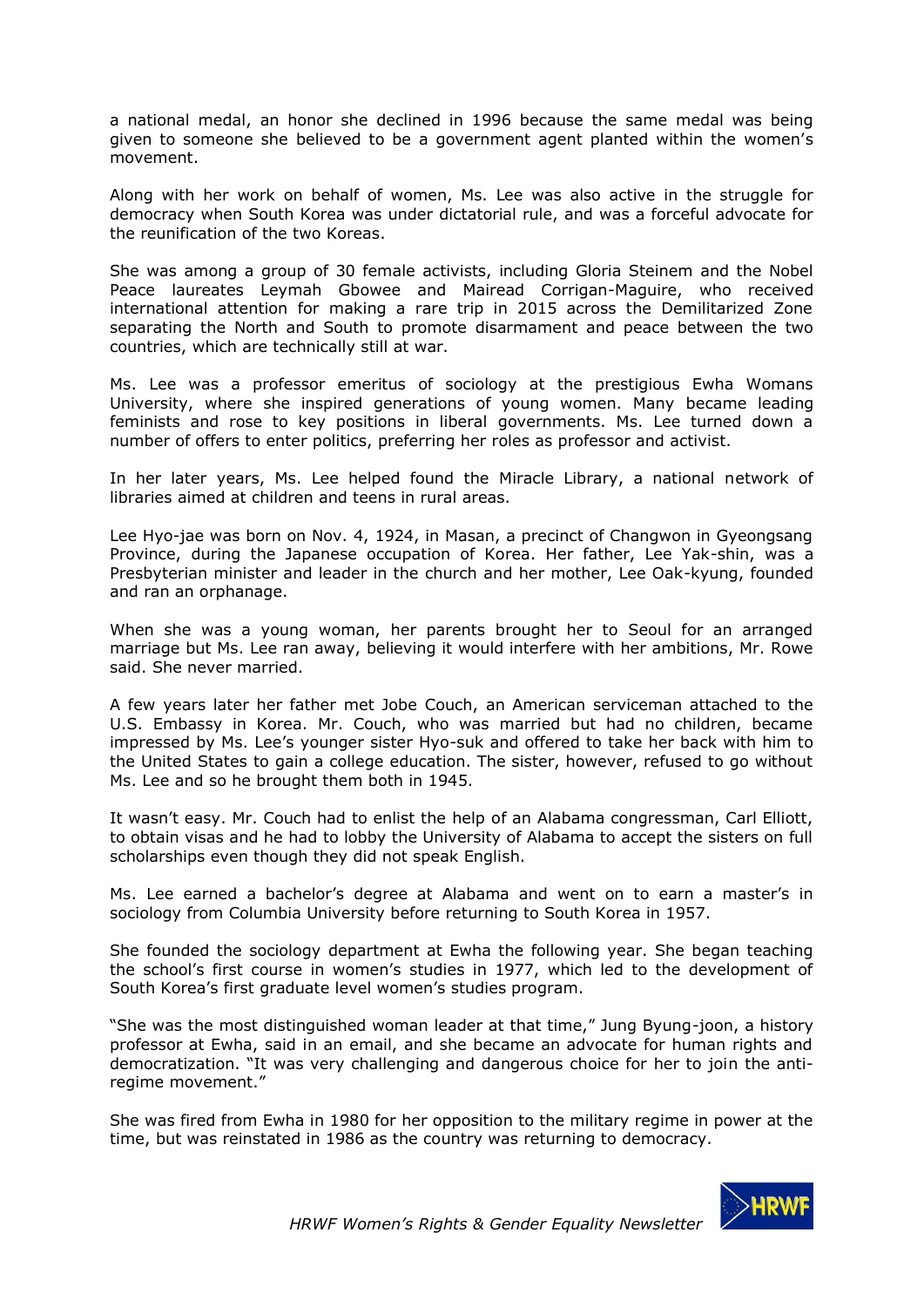Ms. Lee is survived by her daughter Hee-kyung and her sister, who now goes by Hyo Suk Rowe, and two other sisters, Sung Suk Gaber and Unwha Shin.

She was especially passionate about the cause of the "comfort women." As many as 200,000 women from Korea and other Asian countries were conscripted as sex slaves for Japanese troops beginning in the 1930s.

After decades of denial, the Japanese government in 1992 acknowledged its involvement. South Korea and Japan reached a settlement in 2015 that involved an apology from the Japanese government and \$8.3 million to provide care for the surviving women, who numbered around 45 at the time.

"Japan's crime against the women is unprecedented, even among the brutal war histories of humankind, because this enslavement of Korean women was carried out systematically as an official policy of the Japanese government," Ms. Lee told the Los Angeles Times in 1994, when a memorial library was dedicated in Koreatown. "It's ironic that the first memorial to the women should be in America."

## <span id="page-4-0"></span>**Shocked public wants Telegram trafficker identified**

By Ser Myo-Ja

Korea Joongang Daily (23.03.2020) - <https://bit.ly/3adU5Ap> - Following the arrest of a 26-year-old who allegedly kept dozens of women, including underage girls, in sexual slavery and offered chats showing videos of violent sex through an instant messaging app, public demands rose for the release of his full name and those of his clients.

President Moon Jae-in ordered the police Monday to expand its investigation into his clients.

On March 16, the National Police Agency arrested the 26-year-old man surnamed Cho, who they had been investigating since September.

The man was accused of sex trafficking dozens of women, producing illegal pornographic materials and distributing them for profit through the Telegram instant messaging app, where he was known as "Baksa," meaning doctor or guru in Korean. He has not been formally charged.

So far, at least 74 victims, including 16 children and teenagers, were confirmed. The police also tracked down 13 possible co-conspirators of Cho and arrested four of them. Investigations are ongoing into the rest.

The Seoul Metropolitan Police Agency said Monday it is going after subscribers of Cho's bizarrely violent and gruesome video service.

"We are well aware of the public furor and that the people who joined Baksa's group chat rooms to watch videos are not simple bystanders but active accomplices in organized sex crimes," a police official said. "We will conduct investigations to punish them based on concerned laws."

The police estimated that Cho's chat rooms had about 10,000 subscribers.

For months, the police investigated the creation and distribution of illegal sex crime videos through Telegram, an encrypted instant messaging service that has been used by

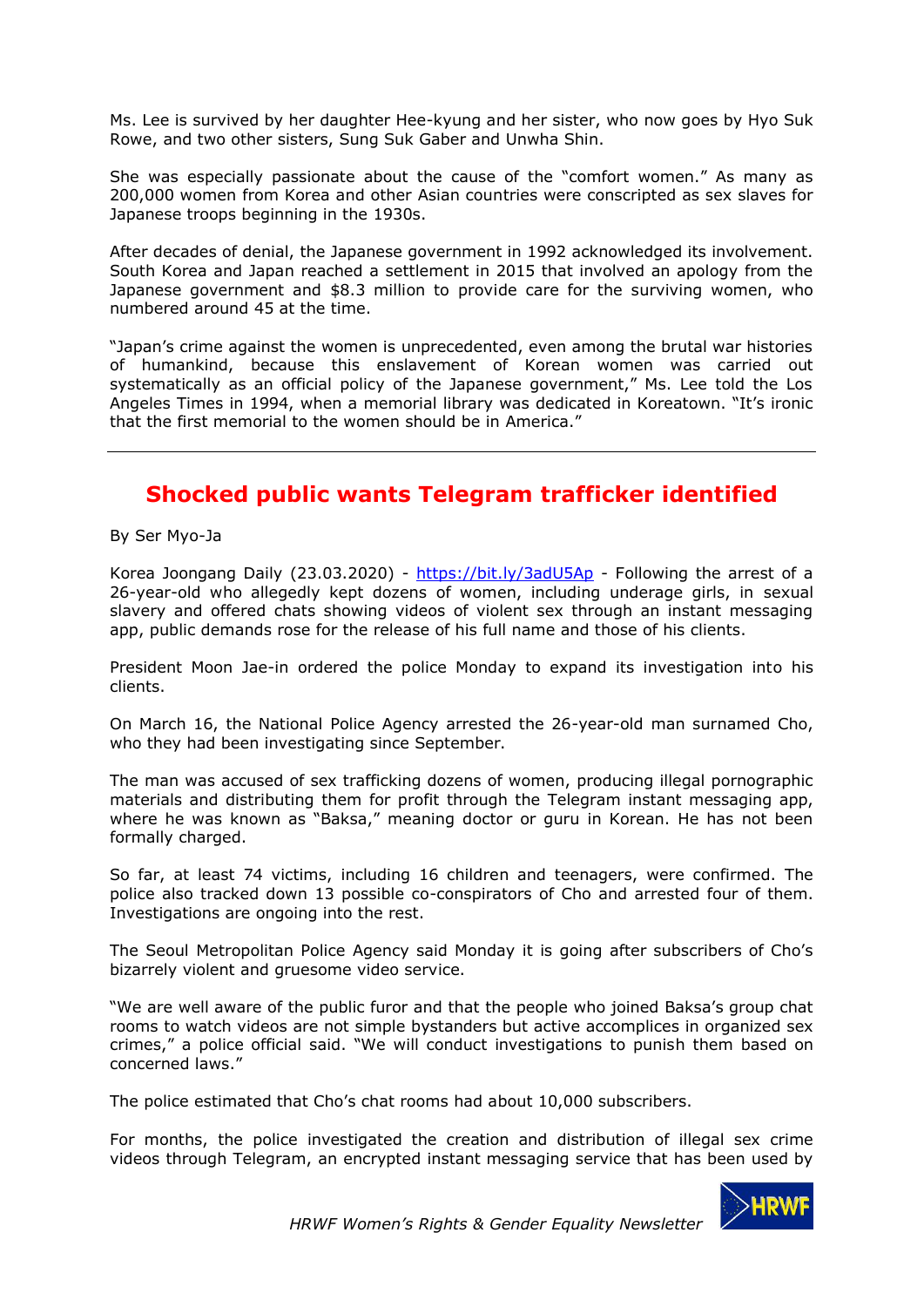protesters to avoid government surveillance in places like Hong Kong, but also by criminals, white supremacists and terrorists. According to the police, 124 suspects were charged with crimes including Cho.

According to police, Cho was a vicious sexual predator. He allegedly recruited women by offering part-time jobs and made them sex slaves by threatening to distribute their naked photos. He allegedly carved his nickname Baksa into the skin of some victims to claim them as his property, the police said.

According to the police, Cho also threatened to blackmail customers. He also ordered some of his customers to rape underage girls, police claim.

Cho's service offered free previews and a range of raunchy chats that got more expensive as they got more extreme. He was paid in cryptocurrencies.

He allegedly hired employees to rape victims and launder money. He communicated with them through Telegram messages and never met his employees, the police said.

Following Cho's arrest, the Blue House's public petition board received several demands for his full identity. One petition demanding full disclosure of his identity was signed by over 2.3 million people as of 5 p.m. Monday. Another petition, demanding the identities of accomplices and customers to be publicly released, was signed by over 1.6 million people.

If a Blue House petition gets more than 200,000 signatures within 30 days, the Blue House is supposed to formally respond.

"President Moon offered sincere words of consolation to the victims including the 16 children and teens," Blue House spokesman Kang Min-seok said Monday. "He said he agrees with the people's rightful rage."

Moon said the government will do its best to delete the digital videos and offer legal, medical and psychological support to the victims.

Noting that he takes seriously three million people signing petitions within a short period of time, Moon ordered the police to thoroughly investigate this heinous crime, Kang said.

Moon ordered the police to investigate not only the chat room operators, but all users, urging the police to create a special investigation team to do so.

The police said Monday it will decide Tuesday whether to disclose the full identity of Cho.

Meanwhile, the police are still investigating a separate but related Telegram sex crime case. The police are tracing a user nicknamed "GodGod," who is believed to be the pioneer of such sexual chat rooms in Korea.

He reportedly operated eight Telegram chat rooms from February through September last year and distributed hundreds of illegal sex videos.

According to women's rights groups, about 60 Telegram chat rooms exist to share sex videos that involve underage people or violence. In total, they have about 260,000 subscribers.

Korea has relatively mild punishments for cyberspace sex crimes. Clause 2 of Article 14 of the Act on Special Cases Concerning the Punishment of Sexual Crimes said a person who creates or distributes photographs or videos against the will of a person

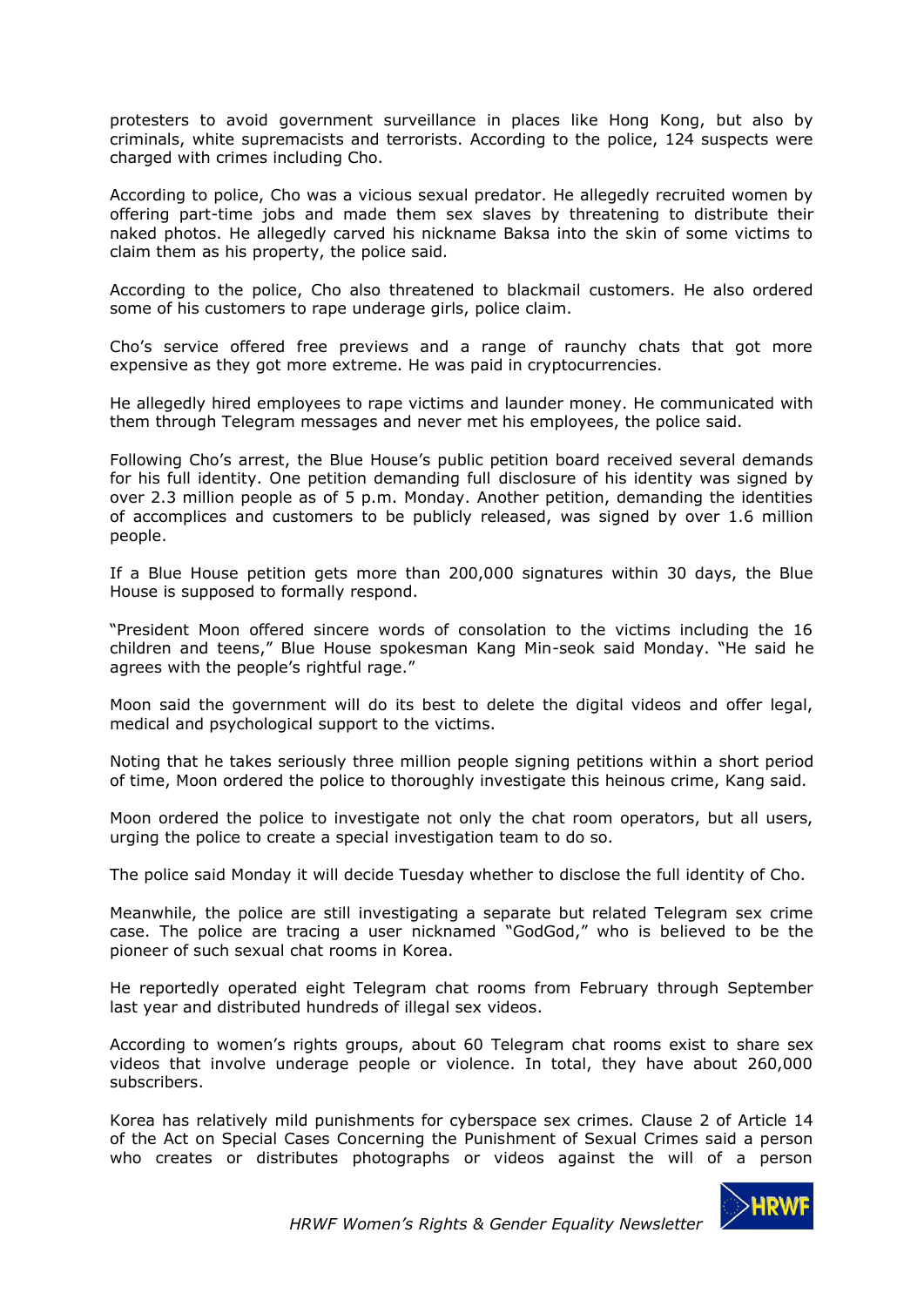photographed is punishable by up to five years in prison or a fine of up to 30 million won (\$23,700).

Clause 5 of Article 11 of the Act on the Protection of Children and Youth against Sex Offenses says, "Any person who possesses child or youth pornography knowing that it is child or youth pornography shall be punished by imprisonment with labor for not more than one year or by a fine not exceeding 20 million won."

# <span id="page-6-0"></span>**South Korea to legalize abortion after 66-year ban**

By Yoonjung Seo

CNN (11.04.2019) - <https://cnn.it/2UtD0OR> - South Korea's 66-year abortion ban must be lifted by end of 2020 the country's Constitutional Court ruled Thursday, in a major win for pro-choice advocates.

Seven out of nine judges ruled that outlawing abortion was unconstitutional -- votes from six judges were needed to overturn the ban.

Lawmakers now have until December 31, 2020 to revise the law. Termination of pregnancy after 20-weeks will remain illegal.

Previously, women who had abortions in South Korea could face up to a year in prison and can be fined up to two million won (\$1,780), while doctors or healthcare workers who helped terminate a pregnancy could be jailed for up to two years.

While prosecutions were rare, they were not unheard of.

Three-quarters of women aged 15 to 44 regarded the law as unfair, according to results of a survey released this year by the Korea Institute for Health and Social Affairs. Around 20% of respondents said they had had an abortion despite it being illegal.

Recent pressure to decriminalize the practice, however, had seen pushback from conservative and religious groups, some of which have links to US anti-abortion campaigns.

### *Crime and stigma*

When she was 40 years old, Kim Kyung-hee realized she was pregnant. The after-school teacher and her husband already had two daughters and so decided to have an abortion.

In many countries, this would be a simple medical procedure, undertaken with the support of the healthcare system. But in South Korea, Kim was left only with the option of an illegal operation.

While Kim's abortion took place 12 years ago, she said she is still haunted by the knowledge that she committed a crime.

"I felt guilty for getting rid of a life to begin with, but the fact that it was a crime made it emotionally much more difficult," Kim said.

Kim said finding a clinic to perform the operation wasn't particularly difficult. She simply went to a large obstetrician-gynecologist hospital. "After I had confirmation that I was pregnant ... I told the doctor I wanted an abortion so we scheduled the date and time," she said.

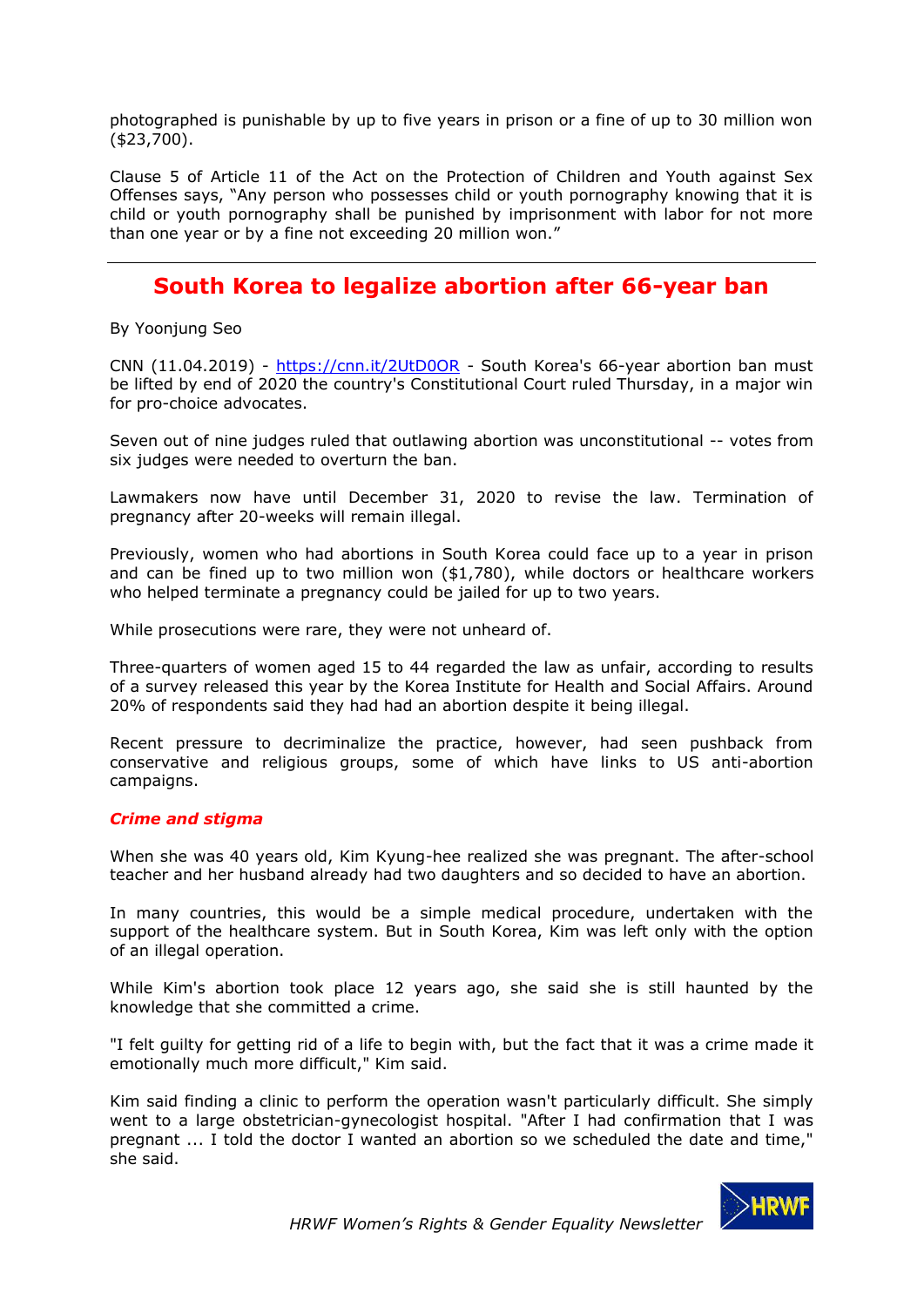Kim said she left the hospital as soon as the operation was over.

"I wasn't very healthy, so I should have stayed longer to fully recover but I felt that I had to get out," Kim said. She didn't tell her mother or siblings about it at the time.

Kim is not alone. According to the Health Ministry, 50,000 women had an abortion in South Korea last year.

That's down from 168,000 in 2011, according to the official data -- but many doctors disputed these figures saying the criminalization of the practice had distorted reporting of it.

They estimated the actual figure could be 10 times higher than that recorded by the government.

Kim believed the law had put an unjust burden on women.

"Pregnancy doesn't come about by women alone -- but to hold only women responsible makes the law very unfair," she said.

#### *Changing attitudes*

In 1953, South Korea criminalized abortion in most circumstances, with exceptions granted to cases involving rape, incest and genetic disability.

But in the following years, the law appeared to contradict other government policies, social norms and technological advances.

In the early 1960s, for example, the government launched a campaign to reduce the number of children per household, in a bid to get the population size under control.

Traditionally, South Korean couples had preferred sons over daughters, as they could carry on the family name, and so would keep having children until they had a boy. The new policy combined with the abortion ban left them with fewer legal options.

Around the same time, however, access to ultrasound technology allowed more people to know the sex of their unborn child. Some parents began aborting female fetuses - illegally. The severe social stigma against unmarried mothers was another factor that led women to seek abortions.

Even recently, women who had a child outside of marriage were often ostracized and cutoff from family support. Many chose to stay at shelters run by the government, religious groups and adoption centers.

#### *Times changing*

The Constitutional Court almost legalized abortion in 2012, said Cho Hee-kyoung, a law professor at Seoul's Hongik University. "The court was actually split. It was four to four and there was no deciding vote because, at the time, one seat was vacant."

Pressure to reform the law has been growing since then, both domestically and internationally. Pro-choice were emboldened by Ireland's landslide vote to legalize abortion, in a country where the stringently anti-choice Catholic Church has far more influence.

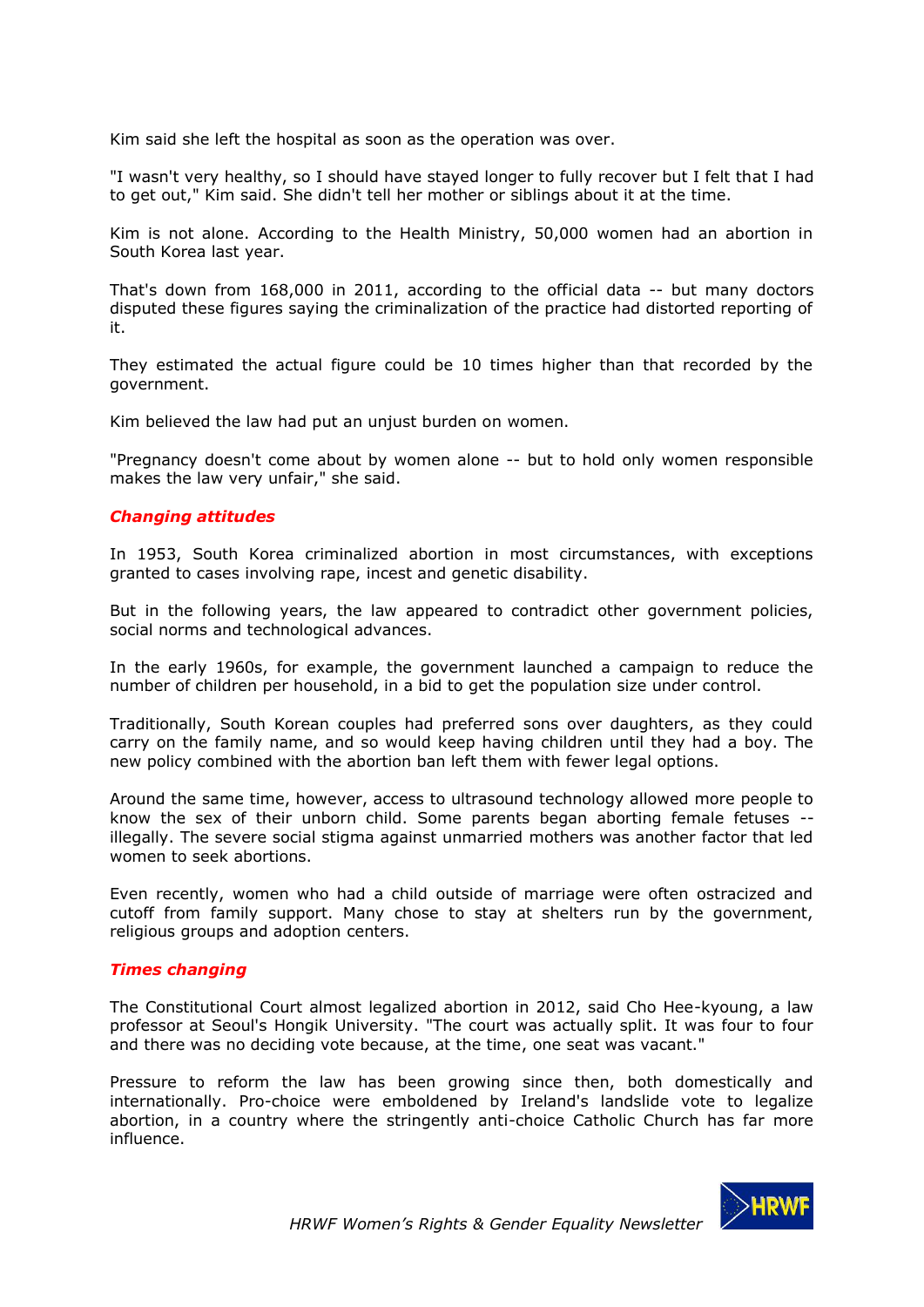Current South Korean President Moon Jae-in, who is a Catholic, appointed six of the current nine Judges on the Constitutional Court. Though Moon has not spoken publicly about this issue, he has been supportive of gender equality and in favor of protecting rights for minorities.

In 2017, more than 235,000 people signed a petition to legalize abortion. In response, the government promised better sex education, more support for single mothers, and to research the issue.

Even some of the churches that oppose the legalization in principle disagree on imposing punishment solely on women.

#### *Protests*

The case before the Constitutional Court this week began after a doctor filed a petition against the law after he was indicted for carrying out an abortion of a less than threemonth-old fetus in 2014.

The doctor claimed that the abortion ban violated his right to pursue happiness, to equality and freedom of occupation.

As ruling for the case approached, both anti- and pro-choice groups took to the streets of Seoul to make their case.

On April 6, about 1,000 anti-abortion protesters gathered in Seoul for a "March for Life," modeled on the US campaign of the same name. They bore placards with slogans such as "abortion is murder" and "both women and fetuses must be protected." Last week, Archibishop of Seoul, Andrew Yeom Soo-jung, said in a statement that "the pain for women derives from the situation that pushes them towards an abortion not from the criminal laws."

Yeom urged society "to focus on saving both women and fetuses rather than only focusing on the legalization of abortion."

Meanwhile, activist Hong Yeon-ji, who attended a pro-choice rally along with hundreds of women a week before, said the current law was "abused by male partners as it penalizes the women who have the operation and the doctors who perform the operation."

She said that many doctors who performed illegal abortions were not properly trained and the surgery methods they used had not been updated in years because the act itself was illegal.

At the Korea Womenlink center, one of the largest women's activist groups in South Korea, where she works, Hong said she had encountered cases of men threatening their partners with being reported to the police for having an abortion, either to hurt them when a relationship broke down or to blackmail them for money.

Last month, South Korea's own human rights watchdog, the National Human Rights Commission of Korea (NHRCK), said that the current law was unconstitutional.

"In a democratic nation, people are not coerced to get pregnant and therefore the rights to terminate pregnancy should be safeguarded too," the NHRCK said in a statement.

"All couples and individuals should be able to freely decide on the number of children they have and when to have them."

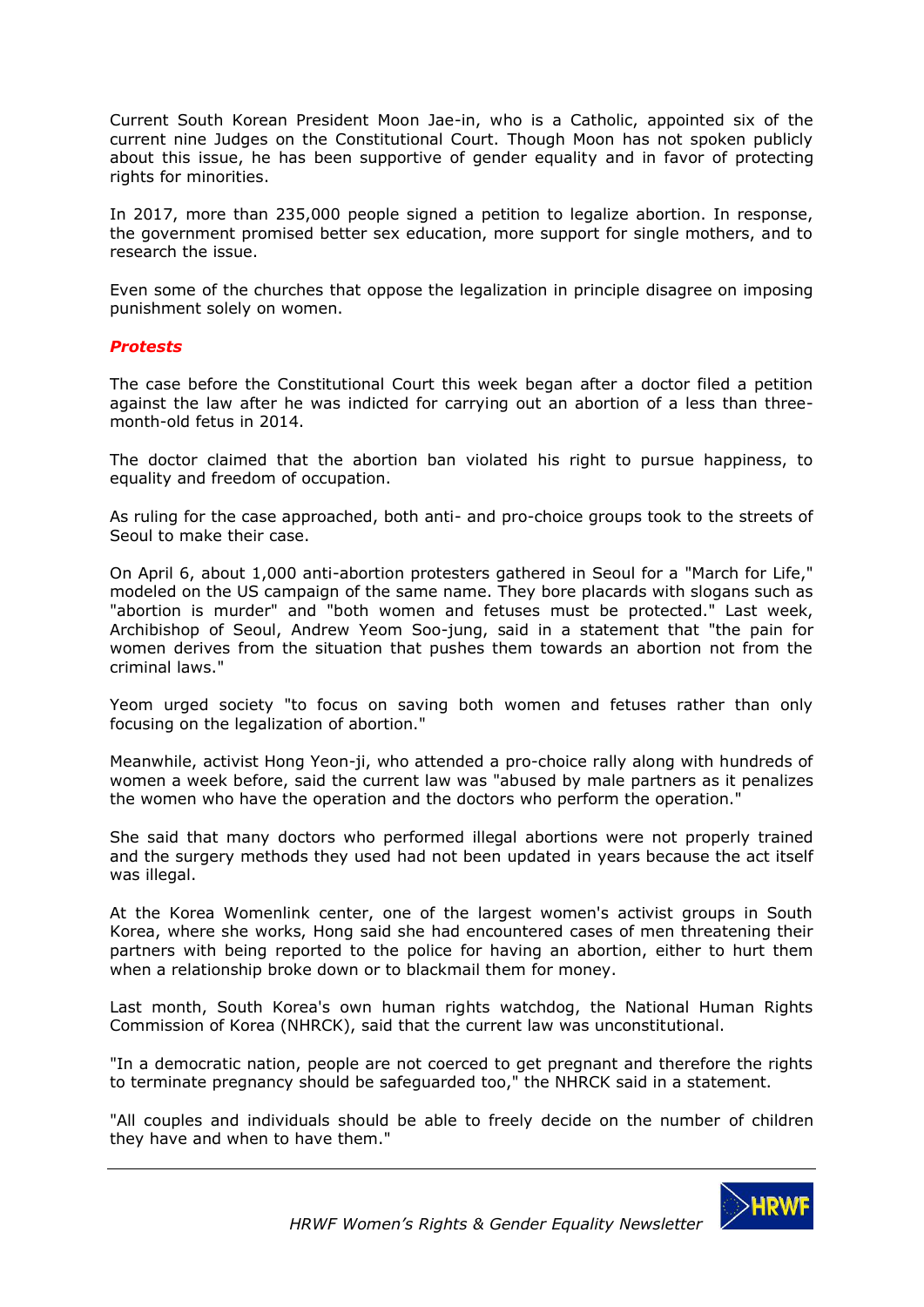# <span id="page-9-0"></span>**Women, doctors protest new South Korea abortion restrictions**

#### *Debate intensifies over anti-abortion law and women's reproductive autonomy.*

By Wooyoung Lee

UPI (30.08.2018) - <https://bit.ly/2N5cfNc> - SEOUL - Women's rights groups and doctors have expressed fury over the government's decision to classify surgical abortions as "unethical," fueling debate on women's reproductive freedom in a conservative country with one of the world's lowest fertility rates.

Seoul's Ministry of Health and Welfare announced Aug. 17 a revised Medical Act, which lists surgical abortions as an unethical medical practice, along with sexual abuse, using unauthorized medicine, reusing single-use devices and ghost surgery (in which one doctor substitutes for another, without the patient's knowledge), among others.

Doctors would be suspended for one month in violation of the revised law as it takes effect this month.

Obstetricians have condemned the revisions, saying it portrays them as potential "criminals." Many are refusing to conduct any surgical abortion unless the ministry withdraws the new law.

"We refuse to be punished under the revised law, which fails to recognize the reality, in which surgical abortions are unavoidably carried out for so many reasons," a group of obstetricians and gynecologists said in a statement Tuesday.

In response to the immediate backlash, the health ministry decided Thursday to postpone implementing the one-month suspension.

A Seoul-based women's rights group, BWAVE, has criticized the government and doctors.

"The government has made it more difficult for women to have an abortion to raise the nation's fertility rate," the group said. "Doctors have taken women's health and life as a hostage for their own benefits."

The group staged a protest in Seoul on Saturday, calling for the termination of the current anti-abortion law and demanding women's reproductive freedom.

Doctors and women's rights groups have pointed out that the government's move to toughen punishment for abortion would limit women's access to safe abortion services.

"This could encourage unsafe, illegal surgical abortions underground," Lee Chung-hoon, head of the Korean Association of Obstetricians and Gynecologists told UPI.

Lee said the current law is too outdated to recognize circumstances women face in choosing abortion and therefore fails to respect women's reproductive autonomy.

"The law allows abortion in very limited cases that only cover a very slim percentage of surgical abortions being carried out today," Lee said.

South Korea allows selective abortion only in cases such as those involving rape and incest and fetal abnormalities.

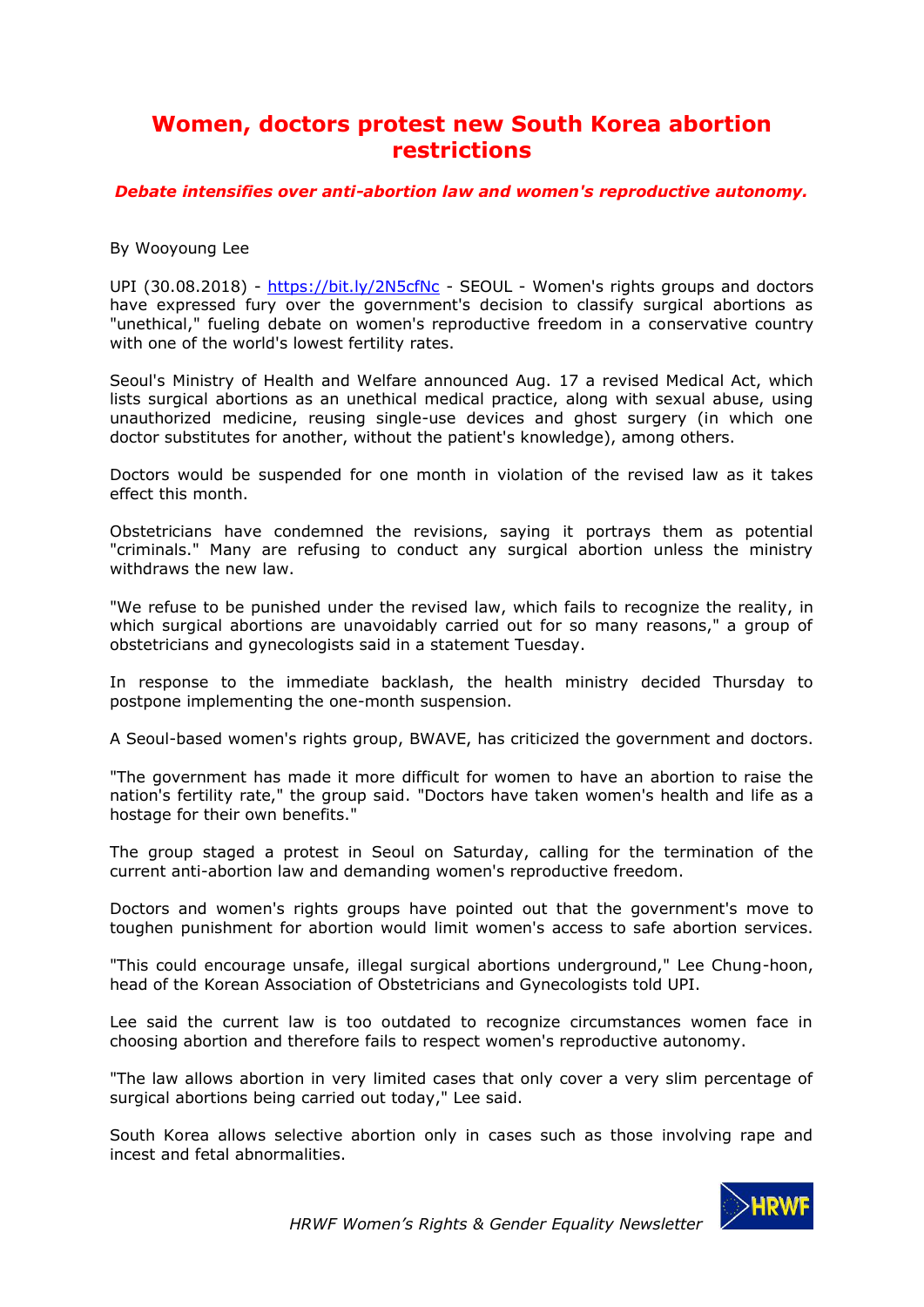"It's too selective to recognize various cases that need surgical abortions. If a fetus has a genetic disorder, the current law doesn't allow surgical abortions, but only for cases where parents hold the same genetic disorder," Lee said.

South Korea's fertility rate dropped to a record low of 1.05 last year, with a total of 357,800 babies born, a 12 percent drop from 2016. The total fertility rate in the second quarter of this year was 0.97, according to Statistics Korea.

In April, a Seoul-based think tank on women's issues conducted an online survey of women who had abortions or considered having one.

More than 30 percent said they decided to have an abortion as they were not financially ready to raise a child and 20 percent said they needed to continue study or work. Some 12 percent of respondents said they didn't want to marry because of pregnancy.

The survey, conducted by the Korean Women's Development Institute, also found that 77 percent of women supported legalizing abortion while 23 percent were against it.

Another survey by the health ministry and the graduate school of public health at Yonsei University in 2010 found that 77 percent of women surveyed decided to have an abortion because of unwanted pregnancy and concerns of being single and pregnant. Those who had an abortion due to fetal abnormalities consisted of 20 percent.

The ministry's latest survey to date found there were more than 168,000 cases of surgical abortions in 2010, down from some 350,000 cases in 2005.

The debate between pro-choice and anti-abortion advocates has been ongoing since the Constitutional Court sided with abortion restrictions in its 2012 ruling.

The court is expected to rule on the law once again later in the year in a case filed by a doctor who was criminally charged for carrying out abortions upon patients' requests.

Earlier this month, a group of some 400 women's rights activists and scholars submitted a petition to scrap the law.

"Keeping the anti-abortion law threatens women's health and life and breaches women's reproductive freedom," the group said in its statement.

# **South Korea: Decriminalize abortion**

#### *Court case could end risk of prison, recognize women's rights*

<span id="page-10-0"></span>Human Rights Watch (23.05.2018) - <https://bit.ly/2s1HzzM> - Criminalization of abortion is incompatible with South Korea's human rights obligations, Human Rights Watch said today in an amicus brief to the Constitutional Court of Korea. The court will hear a case on May 24, 2018, involving the country's laws on abortion. The court should decriminalize abortion, and authorities should ensure that safe and legal abortion is accessible.

South Korea's laws provide that procuring or providing an abortion in most circumstances is a crime. A woman who undergoes an abortion risks a prison sentence of up to a year